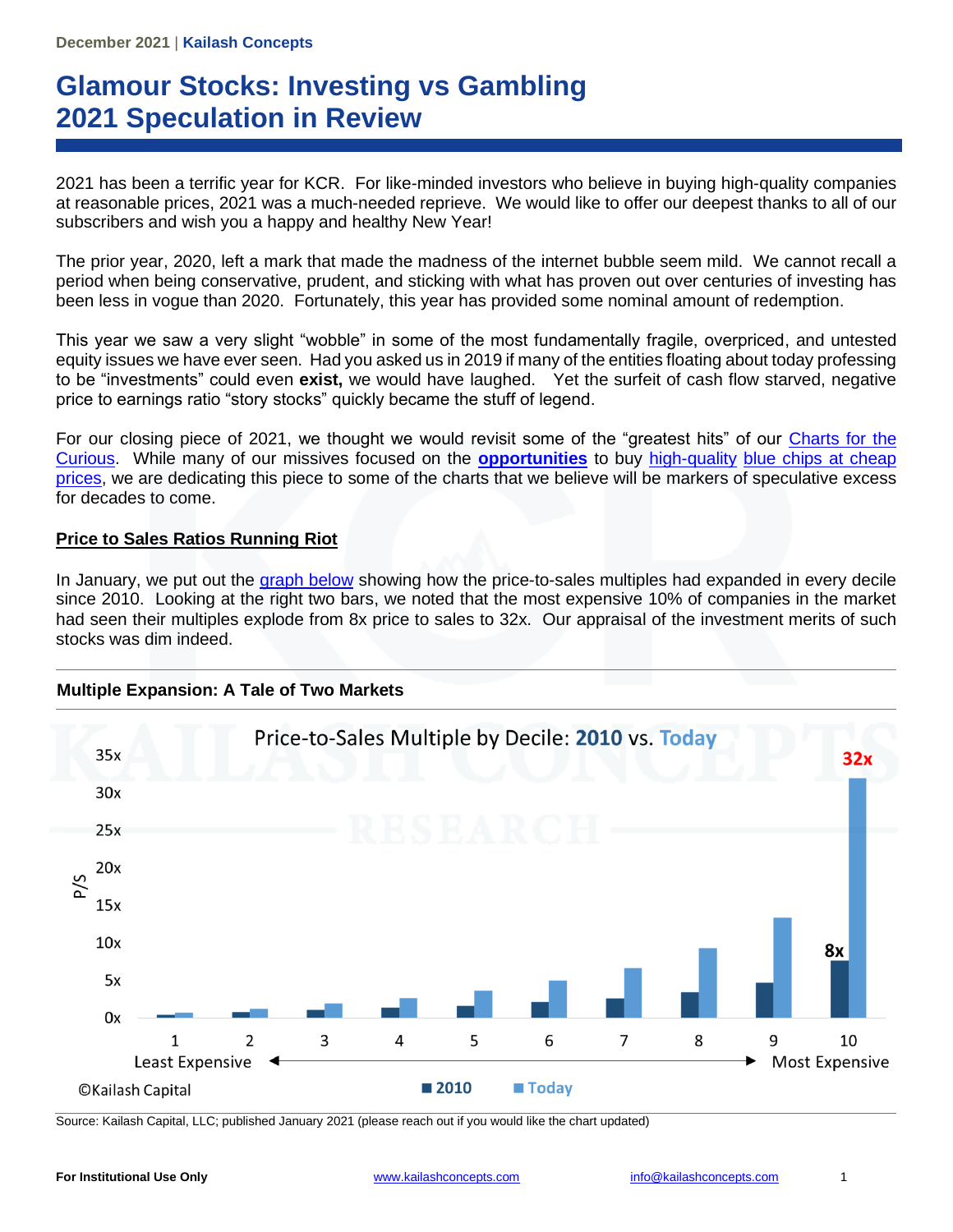#### **December 2021** | **Kailash Concepts**

## **Betting on Stocks that Lose Money**

**Total Market Cap of Money Losers**

In March we put out the chart below [expanding on our piece](https://kailashconcepts.com/losing-money-is-no-way-to-make-money/) earlier in the year showing that nearly \$7 trillion dollars of equities were floating on a cloud of losses. We put the issue in context using Warren Buffett's golden [rule for investing](https://kailashconcepts.com/how-to-learn-about-investing-in-stocks/) and suggested that investing in loss-making companies was a suboptimal idea. Just this slug of stocks came to represent over a third of GDP, a [valuation concept](https://kailashconcepts.com/warren-buffetts-market-cap-to-gdp/) that we use as a simple but effective "North Star."

Encumbered with the (momentarily) antiquated belief that owning stock in a company represents ownership in the underlying business, we professed a preference for investing in firms [that earned,](https://kailashconcepts.com/white-papers/oil-stocks-to-buy-a-preference-for-profits-over-promises/) rather than lost, money.

### **Rarely have we seen a less complicated concept be so readily discarded as we did in the [government](https://kailashconcepts.com/what-is-fixed-income-investing-today/)[fueled bubble](https://kailashconcepts.com/what-is-fixed-income-investing-today/) of 2020.**



Source: Kailash Capital, LLC; published March 2021 (please reach out if you would like the chart updated)

### **Is Investing in Stocks Gambling?**

In our view the answer to the question is, "it depends an awful lot on what you pay." Our team understands that risk tolerance varies for investors based on their personal situations. We built the below chart showing that the total market cap trading at 20x sales per share or greater had leapt from negligible to [nearly \\$5 trillion.](https://kailashconcepts.com/speculation-margin-of-safety-value-investing/)

While short selling is currently under a great deal of scrutiny, the history of stocks with valuations like this suggests shorting may be the most profitable approach to "investing" in these things. As our research has [shown,](https://kailashconcepts.com/white-papers/how-to-build-a-growth-stock-1999-today/) even when you have a world-changing technology, paying too high a price can lead to horrible outcomes. We will discuss the catastrophic folly of investing in stocks and mutual funds that traffic in such overpriced baubles in an upcoming [Quick Take.](https://kailashconcepts.com/quick-takes-for-the-curious/)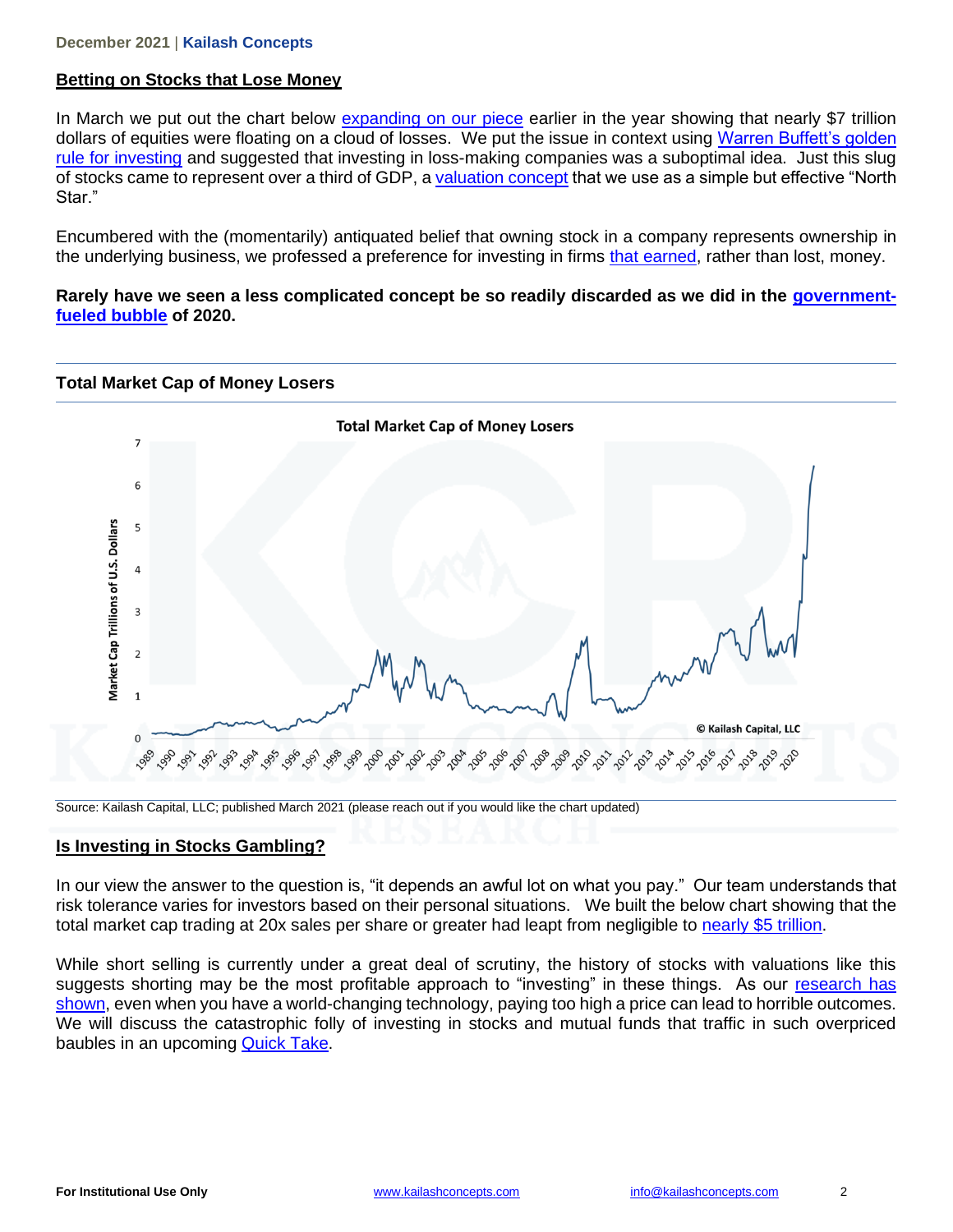# **Total Market Cap of Stocks with P/S > 20x**



Source: Kailash Capital; published July 2021 (please reach out if you would like the chart updated)

### **Scott McNealy: Sun Microsystems Founder**

The KCR research team has been relentless in hammering home the legendary wisdom of [Sun's CEO,](https://kailashconcepts.com/sun-microsystems-the-greatest-quote-the-rise-of-the-reckless/) who articulated some brief and brutal prose on **why** paying 10x sales for a stock was **braindead**. In September, we updated our chart comparing the total market cap of **stocks >10x price to sales** with the total market cap of the **cheapest quintile** of stocks. At \$14 trillion, this crop of crazily priced stocks merely added to the conviction we expressed in our [Nifty Fifty](https://kailashconcepts.com/white-papers/the-collision-of-arithmetic-over-optimism-why-todays-larger-cap-growth-is-more-precarious-than-the-nifty-fifty/) work that **what you pay matters.** 

Watching the S&P 500 and other indexes power higher on the back of such overpriced madness has not been fun for financial teetotalers like KCR. But the flip-side of the coin is that charts like this one make the oftendifficult task of investing for the long-term easier. **Just avoid buying the stuff at impossible prices.** 



**Stocks Priced for the Improbable (Stocks >10 P/S) vs. The Cheapest Stocks in the Market**

Source: Kailash Capital; published September 2021 (please reach out if you would like the chart updated)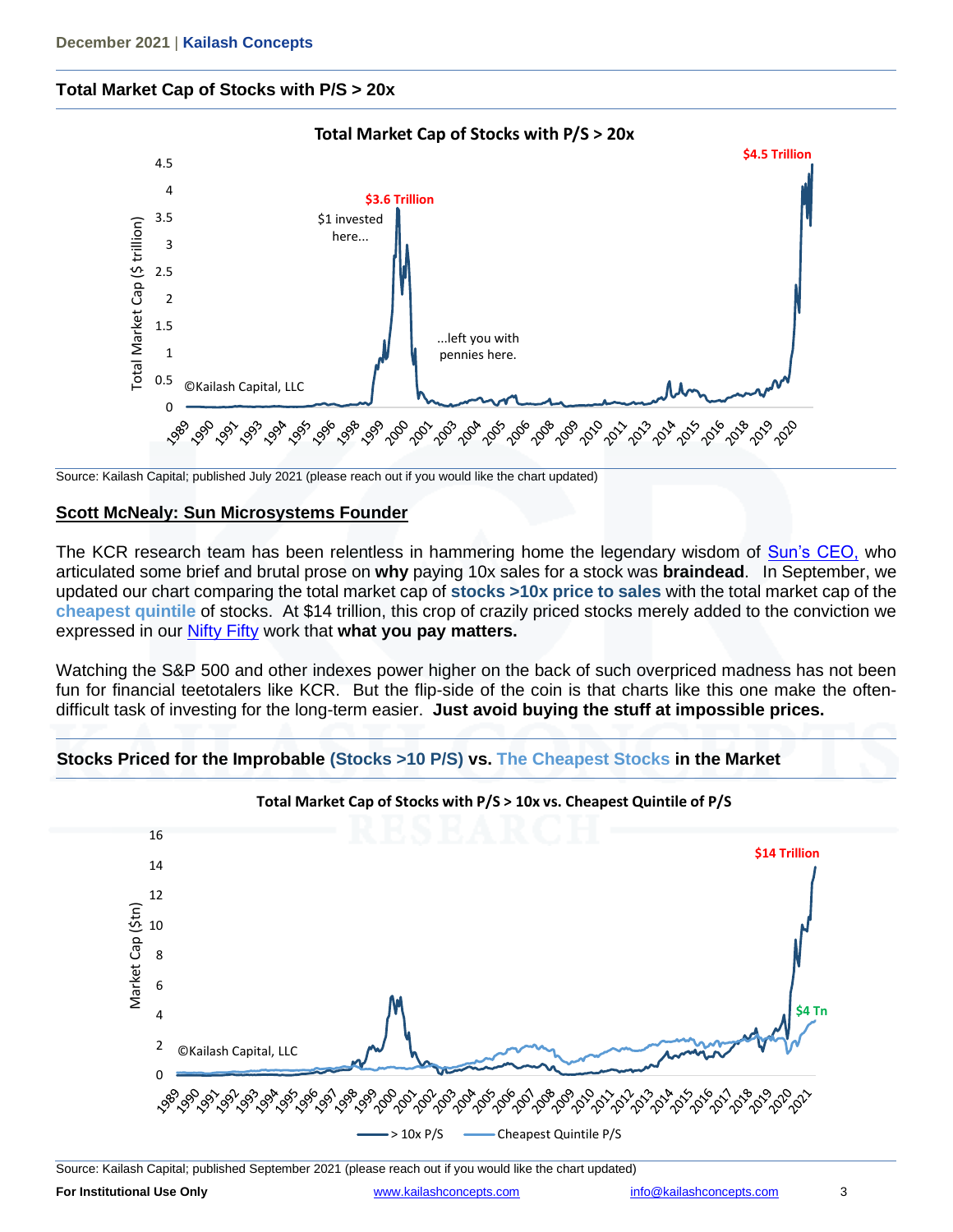# **Which is Better Trading or Investing?**

Celebrity CEOs, fund managers, and newsletters promising fast-fortunes whipped retail investors into a frenzy of [short-term trading](https://kailashconcepts.com/value-vs-volume-stocks-warren-buffet-and-robinhood/) in 2021. KCR's research team brought focus to how [collapsing yields](https://kailashconcepts.com/junk-stocks-funded-by-junk-bonds/) and [soaring leverage](https://kailashconcepts.com/debt-to-ebitda-is-out-of-control-the-next-gfc/) combined with novel apps that claimed to be small [investors' ally](https://kailashconcepts.com/best-stocks-for-a-recession-a-simple-solution/) were really just turning stocks into gambling chips. We put out the chart below showing that companies worth over \$2.5 trillion were changing hands every 40 business days.

Not exactly known for our social graces, we made a point of highlighting that this is exactly the kind of behavior that [obliterates the savings](https://kailashconcepts.com/how-to-get-started-day-trading-dont/) of small investors. We believe that the people claiming to "democratize finance" are often doing investors a horrible disservice.

In our view, investing is not meant to be some sort of entertainment. Our combined experience has stretched over a large number of bubbles in many countries. We have **never** seen such initiatives end well for the targeted audience.

To rephrase the message in the below chart: **\$2.5 trillion of companies are being bought and sold, in their ENTIRETY, every two months.** While there are a few firms with sophisticated software that get rich off such activity, we believe the results for small investors lured into this behavior is nothing short of catastrophic.



**\$2.5 Trillion in Market Cap of Firms Bought and Sold in their Entirety in Just Two Months**

Source: Kailash Capital; published August 2021 (please reach out if you would like the chart updated) \*Minimum turnover is 33% or the 95<sup>th</sup> percentile today, with a group average of 51% today

We believe Scott McNealy the CEO of Sun Microsystems, a company co-founded by [Vinod Khosla,](https://en.wikipedia.org/wiki/Vinod_Khosla) did the investing world a great favor in 2002, discussing stocks at 10x price to sales. Mr. McNealy was in a unique position to explain how even Silicon Valley's most important engineering creations that advance society can be bad for investors if they pay too much. His candor and honesty are something we admire.

KCR believes that our comically out-of-style affinity for profitability, reasonable prices, and emphasis on longterm returns will come back into style with a vengeance. Today looks like virtually every other bubble we have seen and read about. There is nothing novel or new in our view.

We do not relish the disastrous losses, the incriminating finger-pointing, and other agonies that typify the fall-out from manias like the one we are in. Quite the contrary. Yet we feel that when the "tide goes out" - as it always does - regulators will find evidence of immense conflicts of interest and financial chicanery.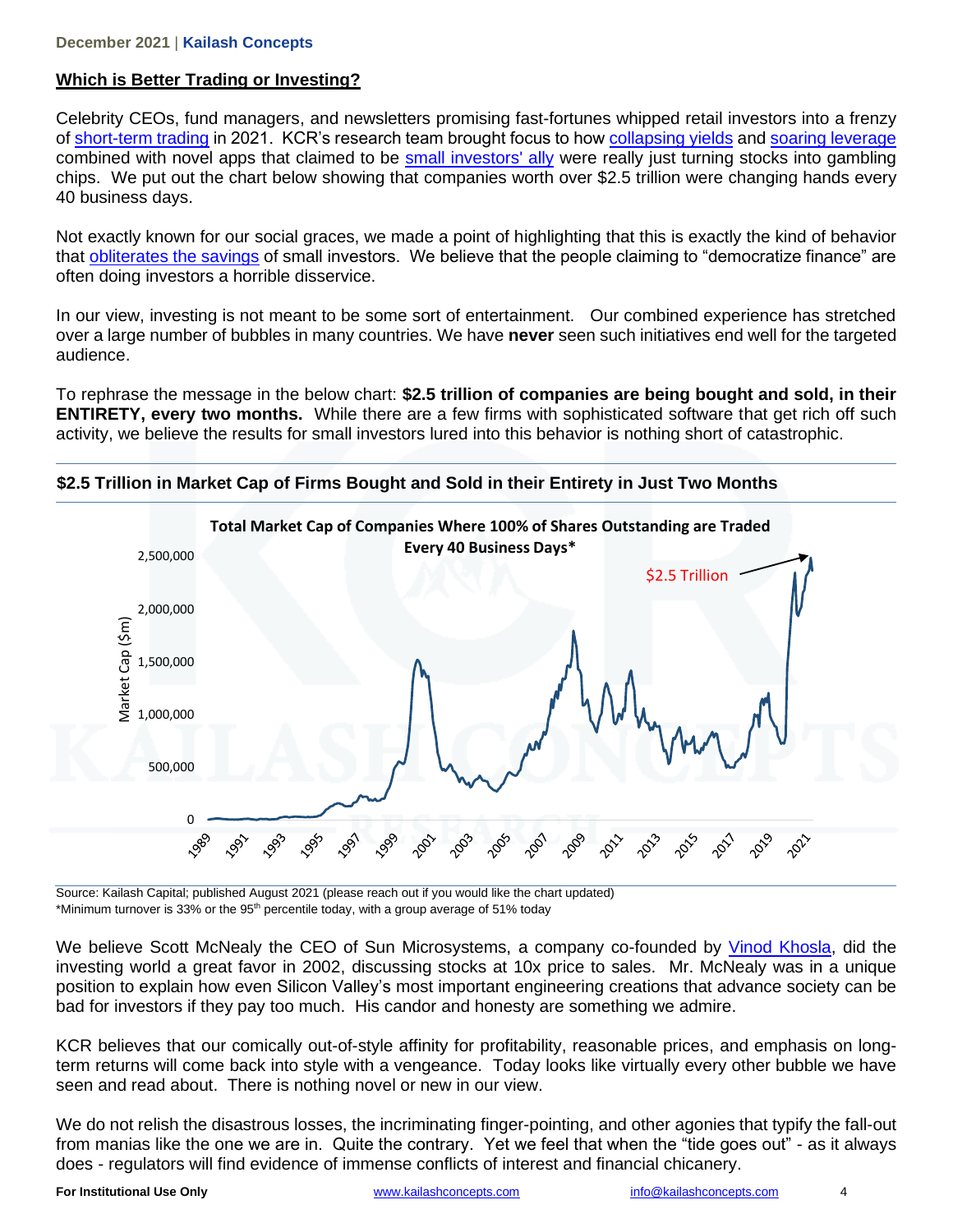#### **December 2021** | **Kailash Concepts**

Starting next Wednesday, we will be publishing a two-part series reviewing the lessons of Enron. Again, we do not revisit the painful chapters in history because we enjoy such events. Rather, our affinity for financial history stems from the evidence of greats like [Richard Sylla,](https://kailashconcepts.com/10-year-rolling-returns-a-warning/) who have demonstrated the power of the past to help us better see the path forward.

Keeping a level-head felt anything but easy in 2021. Fortunately, we saw many individuals and organizations admired by KCR lik[e Grant Williams,](https://www.grant-williams.com/) [Grant's Interest Rate Observer,](https://www.grantspub.com/) [Trapping Value,](https://seekingalpha.com/author/trapping-value#regular_articles) [Herb Greenberg,](https://empirefinancialresearch.com/about) and other long-time legends stand pat. 2020 was a difficult year and we are grateful that 2021 brought advocates of prudence like KCR some relief.

**While 2021 turned into a solid year for folks who remained anchored in facts, we believe the very best is yet to come. We would like to thank all our readers and supporters for their kindness and wish everyone health in the New Year.**